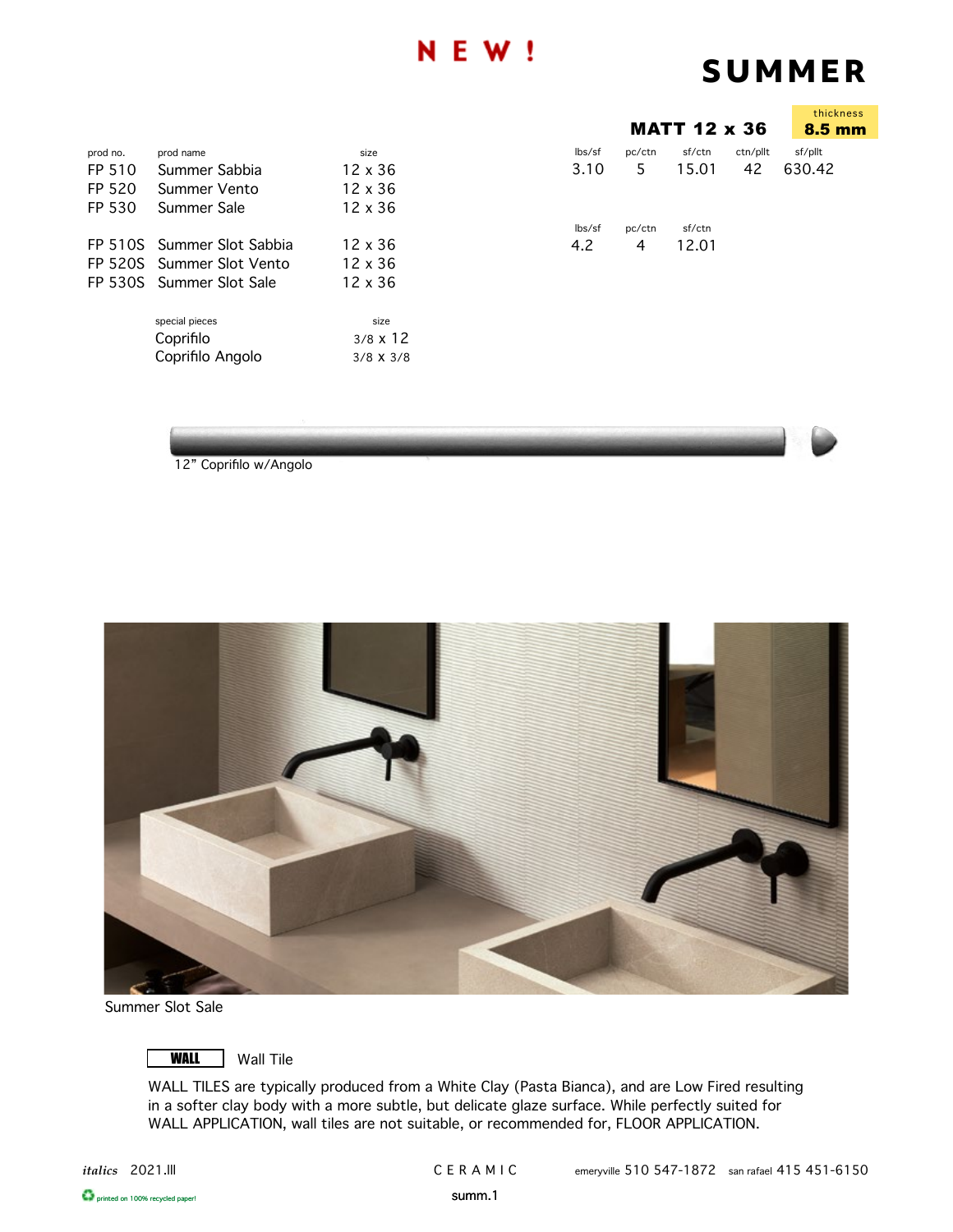# **SUMMER**



Summer Sabbia







Summer Slot Sabbia



Summer Vento Summer Slot Vento



Summer Sale Summer Sale



Summer Slot Sale

Colors and Aesthetical features in this catalogue are to be regarded as **indications. Please refer to physical samples for clarification.**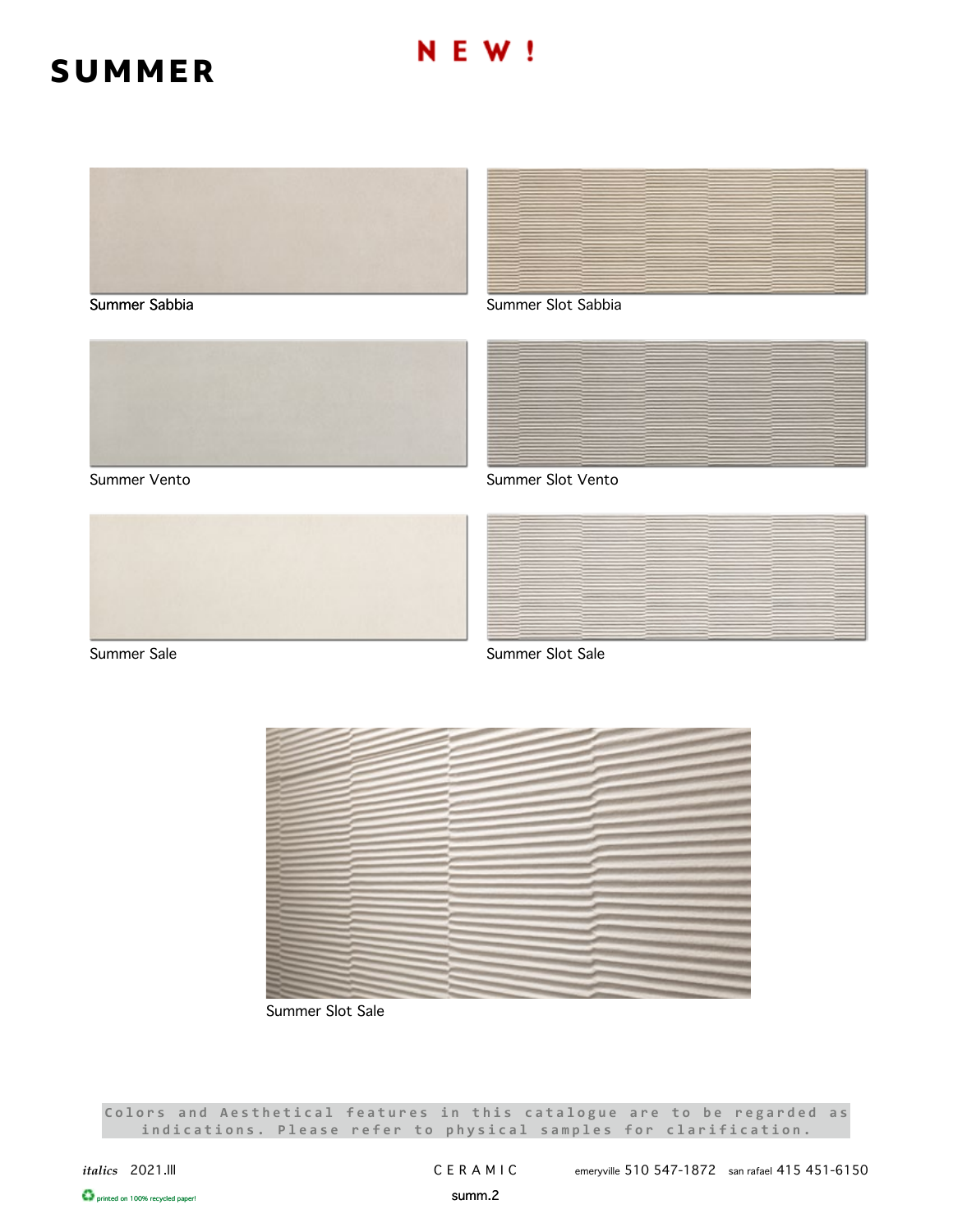### **NEW!**

# **SUMMER**



Summer Slot Vento



Summer Slot Vento. Summer Terracotta plus Special Order Items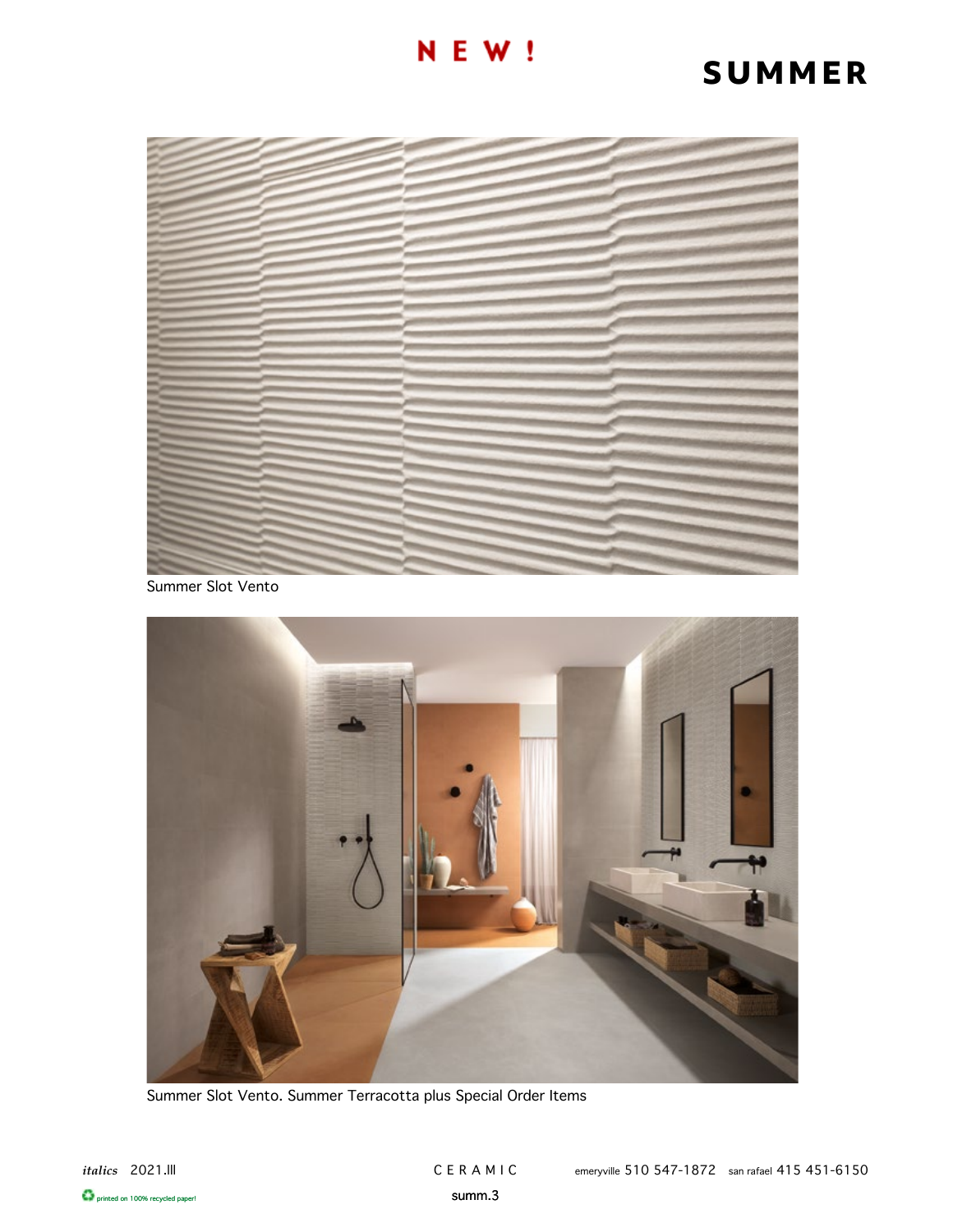#### E W ! N

# **SUMMER**



Summer Sale & Slot Sale plus Special Order Items



Summer Mare & Summer Ombra plus Special Order Items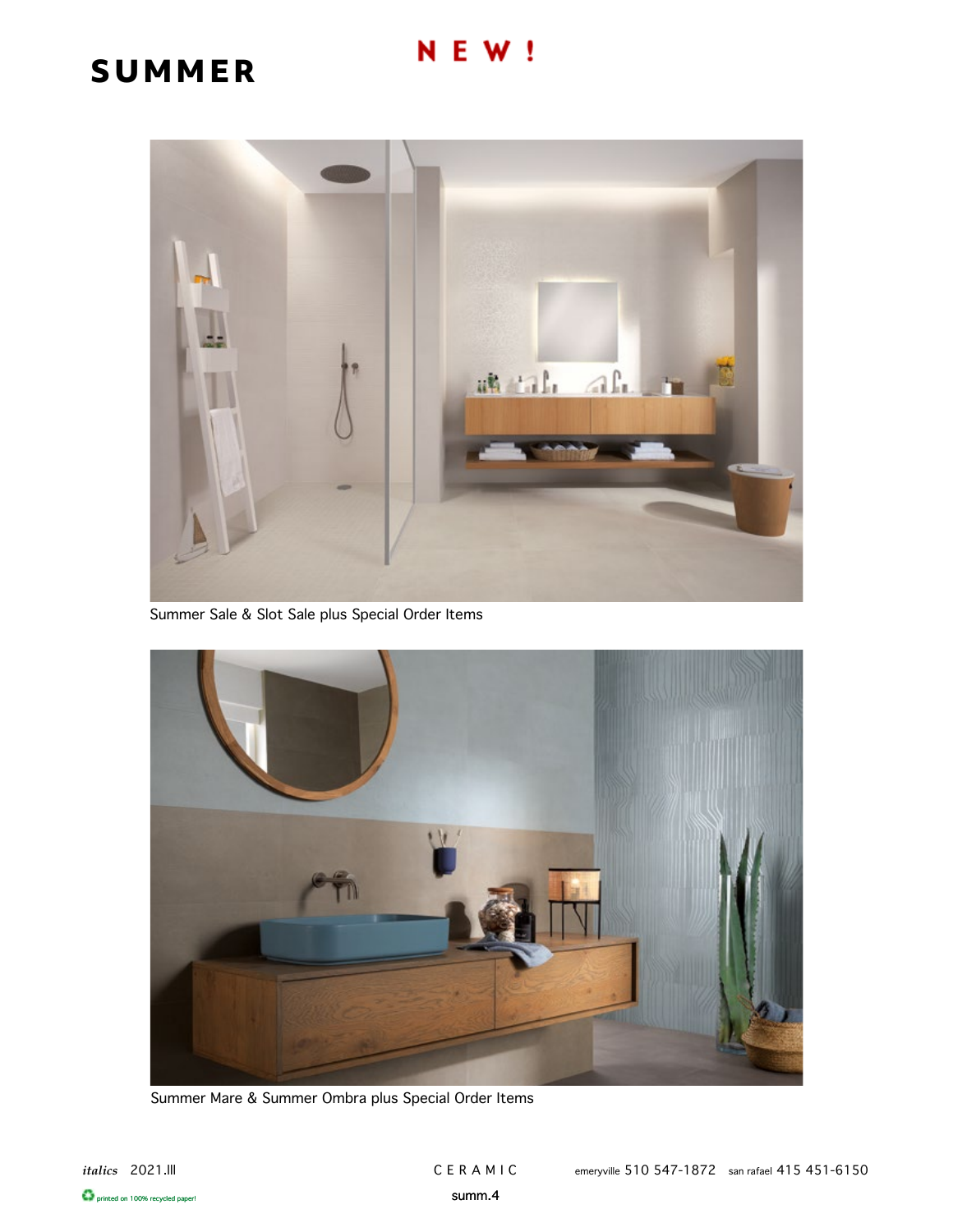### Е

# **SUMMER**

|                            | thickness<br>$8.5 \text{ mm}$ |        |          |         |
|----------------------------|-------------------------------|--------|----------|---------|
| $\mathsf{lbs}/\mathsf{sf}$ | pc/ctn                        | sf/ctn | ctn/pllt | sf/pllt |
| 3.10                       | $\mathcal{P}$                 | 15.01  | 42       | 630.42  |

| prod no. | prod name                                       | size                                        |
|----------|-------------------------------------------------|---------------------------------------------|
| FP 541   | Summer TerraCotta                               | 12 x 36                                     |
| FP 543   | Summer Mare                                     | 12 x 36                                     |
| FP 545   | Summer Oliva                                    | $12 \times 36$                              |
| FP 547   | Summer Ombra                                    | 12 x 36                                     |
|          | special pieces<br>Coprifilo<br>Coprifilo Angolo | size<br>$3/8 \times 12$<br>$3/8 \times 3/8$ |

12" Coprifilo w/Angolo



Summer Slot Vento and Summer TerraCotta



WALL TILES are typically produced from a Sabbia Clay (Pasta Bianca), and are Low Fired resulting in a softer clay body with a more subtle, but delicate glaze surface. While perfectly suited for WALL APPLICATION, wall tiles are not suitable, or recommended for, FLOOR APPLICATION.